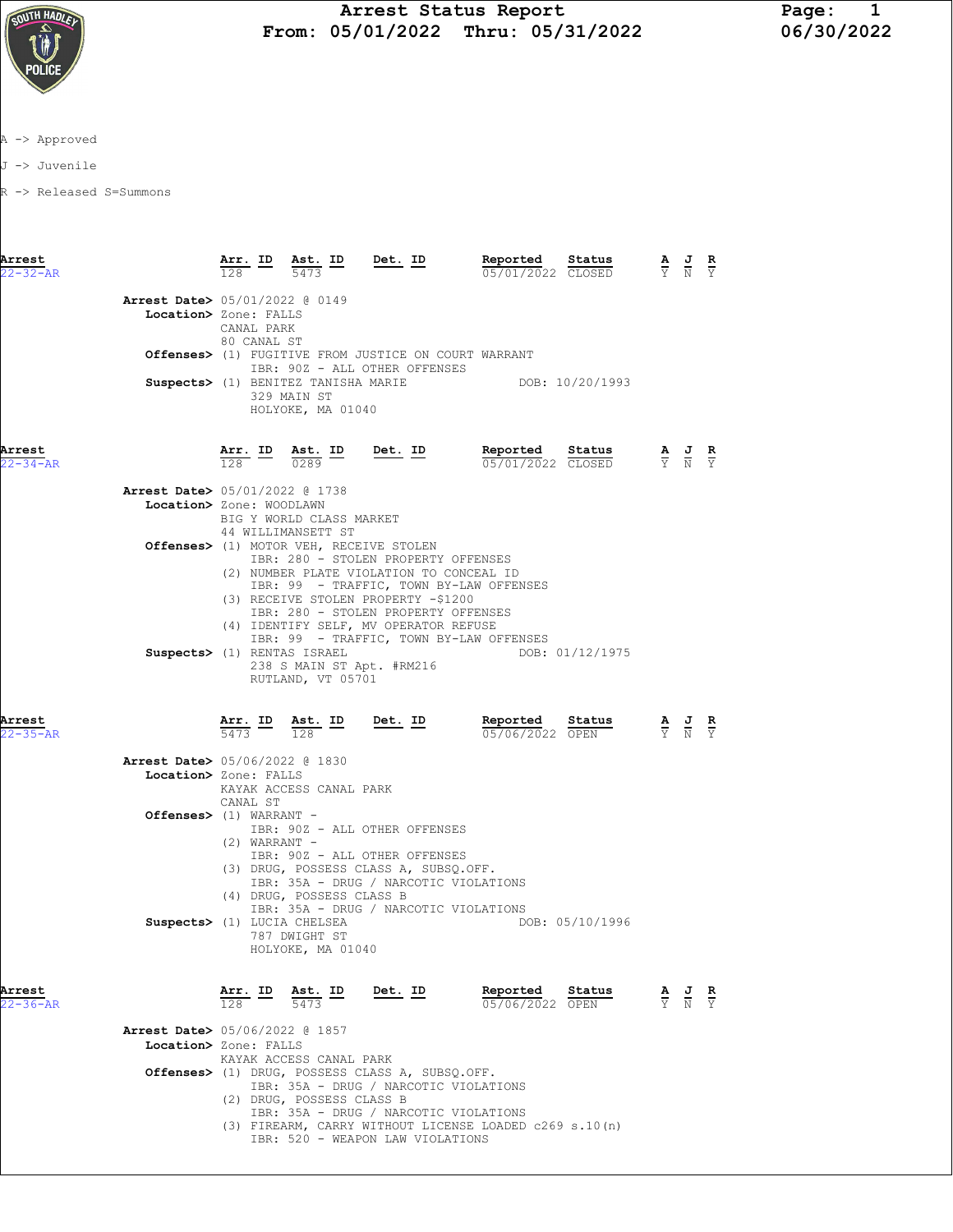| Α | -> Approved |  |
|---|-------------|--|
|   |             |  |

J -> Juvenile

R -> Released S=Summons

| Arrest<br>$22 - 40 - AR$ |                                                                                              |                                    | $\frac{\texttt{Arr.}}{4574}$ ID $\frac{\texttt{ Ast.}}{131}$ ID                                                                  | Det. ID                                                                                                                                                                                                                                                                                                                                                                                                                                                                                                                                                                                         | Reported Status<br>05/19/2022 OPEN                            |                              | $\frac{\mathbf{A}}{\mathbf{Y}}$ $\frac{\mathbf{J}}{\mathbf{N}}$ $\frac{\mathbf{R}}{\mathbf{Y}}$       |  |
|--------------------------|----------------------------------------------------------------------------------------------|------------------------------------|----------------------------------------------------------------------------------------------------------------------------------|-------------------------------------------------------------------------------------------------------------------------------------------------------------------------------------------------------------------------------------------------------------------------------------------------------------------------------------------------------------------------------------------------------------------------------------------------------------------------------------------------------------------------------------------------------------------------------------------------|---------------------------------------------------------------|------------------------------|-------------------------------------------------------------------------------------------------------|--|
|                          | <b>Arrest Date&gt; 05/17/2022 @ 0216</b><br>Location> Zone: FALLS<br>Offenses> (1) WARRANT - | 1 LESPERANCE CT                    | 1 LESPERANCE CT<br>SOUTH HADLEY, MA 01075                                                                                        | IBR: 90Z - ALL OTHER OFFENSES                                                                                                                                                                                                                                                                                                                                                                                                                                                                                                                                                                   | Suspects> (1) RODRIGUEZ-CORREIRA PAULO SERGIO DOB: 03/20/1990 |                              |                                                                                                       |  |
| Arrest<br>$22 - 39 - AR$ |                                                                                              |                                    |                                                                                                                                  | $\frac{\texttt{Arr.}}{5042}$ ID $\frac{\texttt{ Ast.}}{4681}$ ID Det. ID                                                                                                                                                                                                                                                                                                                                                                                                                                                                                                                        | Reported Status                                               | $\frac{1222022}{05/17/2022}$ | $\frac{\mathbf{A}}{\mathbf{Y}}$ $\frac{\mathbf{J}}{\mathbf{N}}$ $\frac{\mathbf{R}}{\mathbf{Y}}$       |  |
| Arrest<br>$22 - 38 - AR$ | <b>Arrest Date&gt;</b> 05/13/2022 @ 1544<br>Location> Zone: FALLS                            | 49 BOLTON ST<br>(8) WARRANT        | Offenses> (1) ATTEMPT TO COMMIT CRIME<br>(6) DANGEROUS WEAPON, CARRY<br>Suspects> (1) ADAMS DANIEL W<br>HOMELESS<br>HOMELESS, MA | $\frac{\texttt{Arr.}}{130}$ ID $\frac{\texttt{ Ast.}}{128}$ ID Det. ID<br>IBR: 90Z - ALL OTHER OFFENSES<br>(2) B&E VEHICLE/BOAT NIGHTTIME FOR FELONY<br>IBR: 23F - THEFT FROM MOTOR VEHICLE<br>(3) B&E VEHICLE/BOAT NIGHTTIME FOR FELONY<br>IBR: 23F - THEFT FROM MOTOR VEHICLE<br>(4) B&E VEHICLE/BOAT NIGHTTIME FOR FELONY<br>IBR: 23F - THEFT FROM MOTOR VEHICLE<br>(5) RECEIVE STOLEN PROPERTY -\$1200<br>IBR: 280 - STOLEN PROPERTY OFFENSES<br>IBR: 520 - WEAPON LAW VIOLATIONS<br>(7) LARCENY UNDER \$1200 c266 \$30(1)<br>IBR: 23H - ALL OTHER LARCENY<br>IBR: 90Z - ALL OTHER OFFENSES | Reported Status<br>05/13/2022 OPEN                            | DOB: 02/08/1981              | $\frac{\mathbf{A}}{\overline{Y}}$ $\frac{\mathbf{J}}{\overline{N}}$ $\frac{\mathbf{R}}{\overline{Y}}$ |  |
|                          |                                                                                              | $(6)$ WARRANT -<br>$(7)$ WARRANT - |                                                                                                                                  | (4) RECEIVE STOLEN PROPERTY -\$1200<br>IBR: 280 - STOLEN PROPERTY OFFENSES<br>(5) ABUSE PREVENTION ORDER, VIOLATE<br>IBR: 90Z - ALL OTHER OFFENSES<br>IBR: 90Z - ALL OTHER OFFENSES<br>IBR: 90Z - ALL OTHER OFFENSES<br>Suspects> (1) MICHALCZYK-LUPA PATRICK H<br>387 RIVERDALE ST Apt. #68<br>WEST SPRINGFIELD, MA 01089                                                                                                                                                                                                                                                                      |                                                               | DOB: 11/05/1991              |                                                                                                       |  |

| Arrest Date> 05/19/2022 @ 1327                     |
|----------------------------------------------------|
| Location> Zone: WOODLAWN                           |
| 117 WILLIMANSETT ST                                |
| Offenses> (1) STOP FOR POLICE, FAIL                |
| IBR: 99 - TRAFFIC, TOWN BY-LAW OFFENSES            |
| (2) LICENSE SUSPENDED/REVOKED, OP MV WITH          |
| IBR: 99 - TRAFFIC, TOWN BY-LAW OFFENSES            |
| DOB: 03/12/1992<br>Suspects> (1) LAVRENCHUK STEPAN |
| 9 MOORELAND ST                                     |
| FEEDING HILLS, MA 01030                            |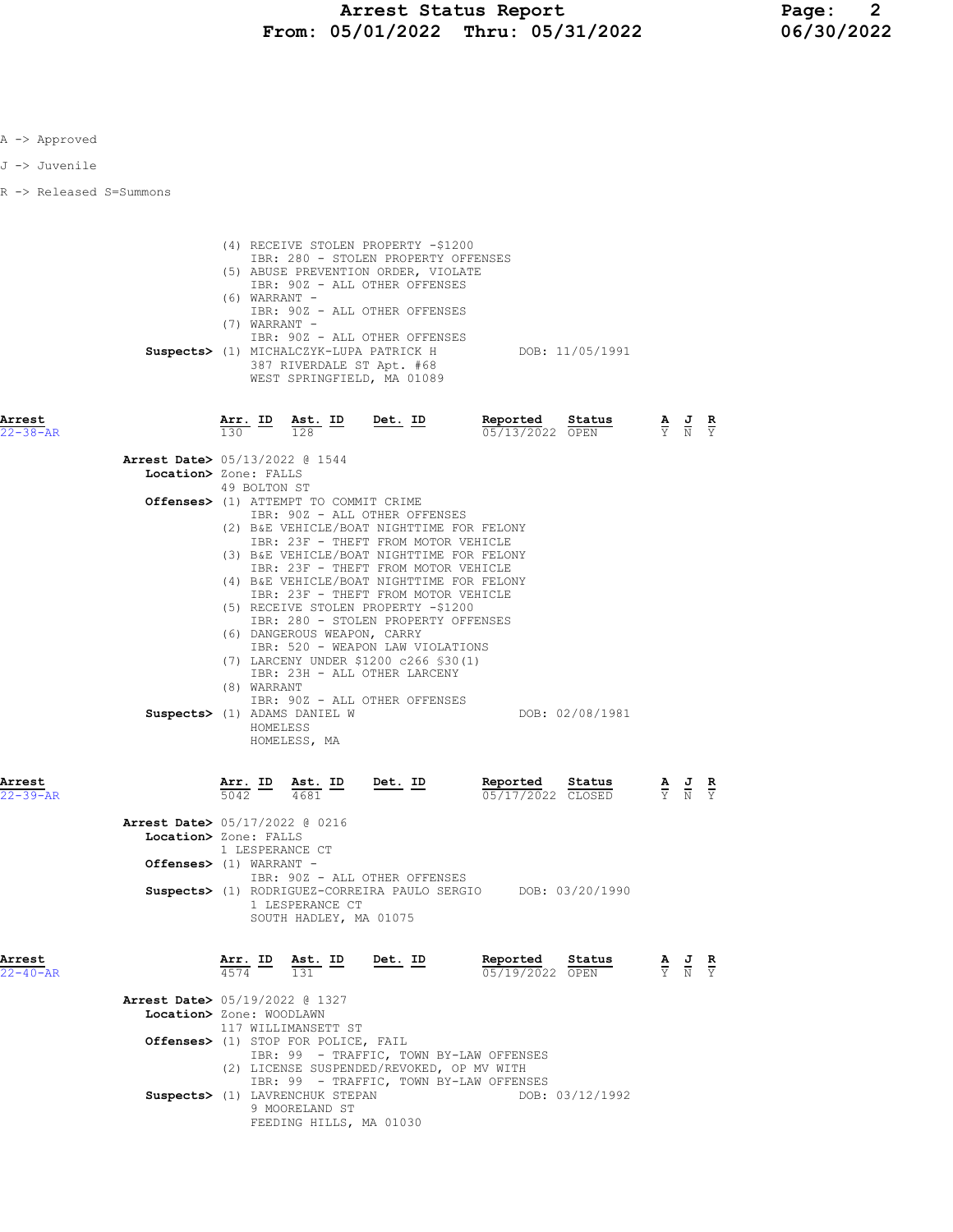A -> Approved

J -> Juvenile

R -> Released S=Summons

| Arrest<br>$22 - 44 - AR$ | $\frac{\text{Arr.}}{120}$ ID                                                                                 | Ast. ID<br>4574                                                                                                                                                                                        | <u>Det. ID</u>                                                                                                                                                                                                                                                                                                                                                                                                                                                                     | Reported<br>05/25/2022 OPEN | Status                      | $\frac{J}{N}$                                                                                   |  |
|--------------------------|--------------------------------------------------------------------------------------------------------------|--------------------------------------------------------------------------------------------------------------------------------------------------------------------------------------------------------|------------------------------------------------------------------------------------------------------------------------------------------------------------------------------------------------------------------------------------------------------------------------------------------------------------------------------------------------------------------------------------------------------------------------------------------------------------------------------------|-----------------------------|-----------------------------|-------------------------------------------------------------------------------------------------|--|
|                          | Arrest Date> 05/25/2022 @ 1457<br>Location> Zone: FALLS<br>17 BRIDGE ST<br>Offenses> (1) WARRANT -           | SUNOCO GAS STATION                                                                                                                                                                                     | IBR: 90Z - ALL OTHER OFFENSES<br>(2) DRUG, POSSESS CLASS A, SUBSQ.OFF.<br>IBR: 35A - DRUG / NARCOTIC VIOLATIONS                                                                                                                                                                                                                                                                                                                                                                    |                             |                             |                                                                                                 |  |
|                          | HOMELESS                                                                                                     | Suspects> (1) HALLA KRISTEN<br>HOMELESS, MA                                                                                                                                                            | (3) DRUG, POSSESS CLASS B, SUBSQ.OFF.<br>IBR: 35A - DRUG / NARCOTIC VIOLATIONS                                                                                                                                                                                                                                                                                                                                                                                                     |                             | DOB: 12/11/1991             |                                                                                                 |  |
| Arrest<br>$22 - 45 - AR$ |                                                                                                              | $\frac{\text{Arr.}}{130}$ ID $\frac{\text{Ast.}}{0332}$ ID Det. ID                                                                                                                                     |                                                                                                                                                                                                                                                                                                                                                                                                                                                                                    | Reported                    | Status<br>05/25/2022 CLOSED | $\frac{\mathbf{A}}{\mathbf{Y}}$ $\frac{\mathbf{J}}{\mathbf{N}}$                                 |  |
|                          | <b>Arrest Date&gt;</b> 05/25/2022 @ 1443<br>Location> Zone: FALLS<br>17 BRIDGE ST<br>Offenses> (1) WARRANT - | SUNOCO GAS STATION                                                                                                                                                                                     |                                                                                                                                                                                                                                                                                                                                                                                                                                                                                    |                             |                             |                                                                                                 |  |
|                          |                                                                                                              | Suspects> (1) DASHNAW SHAWNA LYN<br>KELLOG ST Apt. #51<br>AMHERST, MA 01002                                                                                                                            | IBR: 90Z - ALL OTHER OFFENSES                                                                                                                                                                                                                                                                                                                                                                                                                                                      |                             | DOB: 02/24/1991             |                                                                                                 |  |
| Arrest<br>$22 - 46 - AR$ |                                                                                                              | $\frac{\text{Arr.}}{128}$ ID $\frac{\text{Ast.}}{0289}$ ID                                                                                                                                             | Det. ID                                                                                                                                                                                                                                                                                                                                                                                                                                                                            | Reported<br>05/31/2022 OPEN | Status                      | $\frac{\mathbf{A}}{\mathbf{Y}}$ $\frac{\mathbf{J}}{\mathbf{N}}$ $\frac{\mathbf{R}}{\mathbf{Y}}$ |  |
|                          | Arrest Date> 05/31/2022 @ 2140<br>Location> Zone: FALLS<br>BRIDGE ST                                         |                                                                                                                                                                                                        |                                                                                                                                                                                                                                                                                                                                                                                                                                                                                    |                             |                             |                                                                                                 |  |
|                          | $(2)$ OUI--DRUGS                                                                                             | (3) STOP FOR POLICE, FAIL<br>(6) DRUG, POSSESS CLASS B<br>(7) DRUG, POSSESS CLASS E<br>(8) DANGEROUS WEAPON, CARRY<br>Suspects> (1) VELEZ ADIEL HAIME<br>181 THEROUX ST Apt. #12<br>CHICOPEE, MA 01020 | Offenses> (1) NEGLIGENT OPERATION OF MOTOR VEHICLE<br>IBR: 99 - TRAFFIC, TOWN BY-LAW OFFENSES<br>IBR: 90D - DRIVING UNDER THE INFLUENCE<br>IBR: 99 - TRAFFIC, TOWN BY-LAW OFFENSES<br>(4) LICENSE SUSPENDED/REVOKED, OP MV WITH<br>IBR: 99 - TRAFFIC, TOWN BY-LAW OFFENSES<br>(5) DRUG, POSSESS CLASS A, SUBSQ.OFF.<br>IBR: 35A - DRUG / NARCOTIC VIOLATIONS<br>IBR: 35A - DRUG / NARCOTIC VIOLATIONS<br>IBR: 35A - DRUG / NARCOTIC VIOLATIONS<br>IBR: 520 - WEAPON LAW VIOLATIONS |                             | DOB: 05/29/1992             |                                                                                                 |  |

**Totals** and the second second second second second second second second second second second second second second second second second second second second second second second second second second second second second se ------------------------ Open Cases: 6 Closed Cases: 4 Protective Custody: 0